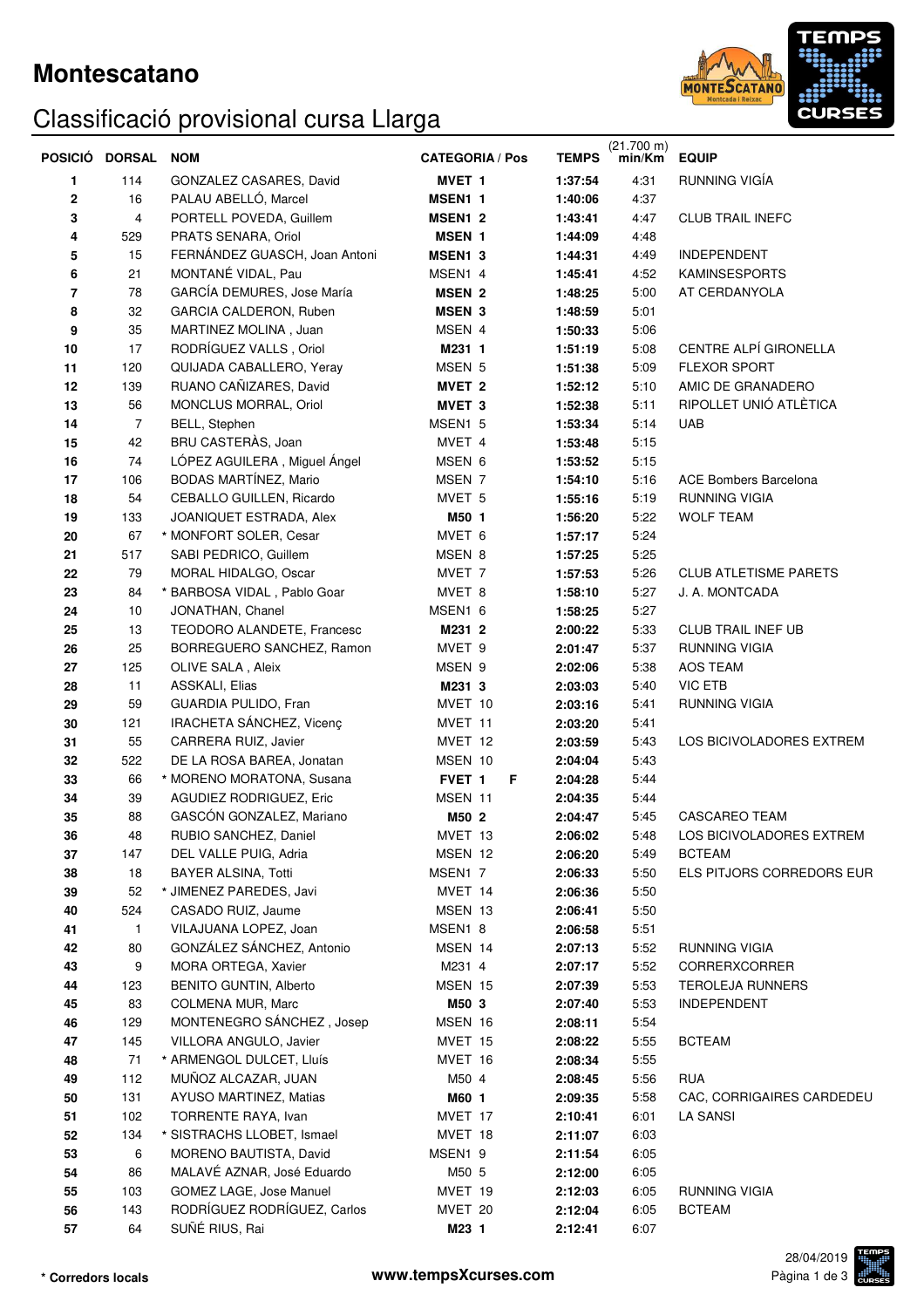### **Montescatano**

# Classificació provisional cursa Llarga



|     | POSICIÓ DORSAL NOM |                               | <b>CATEGORIA / Pos</b> |    | <b>TEMPS</b> | $(21.700 \text{ m})$<br>min/Km | <b>EQUIP</b>                    |
|-----|--------------------|-------------------------------|------------------------|----|--------------|--------------------------------|---------------------------------|
| 58  | 90                 | <b>GOMBAU BENET, Eli</b>      | FSEN 1                 | F  | 2:12:47      | 6:07                           | RUNNING VIGIA                   |
| 59  | 100                | MORAL SANCHEZ, Ivan           | MSEN 17                |    | 2:14:16      | 6:11                           |                                 |
| 60  | 22                 | FERNANDEZ MATEO, Jordi        | MSEN1 10               |    | 2:14:30      | 6:12                           | CE FONDISTES                    |
| 61  | 127                | TOBOSO CHAVERO, Sandra        | FVET <sub>2</sub>      | F  | 2:14:40      | 6:12                           | RUNNING VIGIA                   |
| 62  | 77                 | ARES FERNANDEZ, Eliseo        | MSEN 18                |    | 2:14:40      | 6:12                           | RUNNING VIGIA                   |
| 63  | 53                 | MEDINA GRANADOS, Brian        | MSEN 19                |    | 2:15:14      | 6:14                           | <b>TRAILERUS</b>                |
| 64  | 94                 | CALVO ORTIZ, Juanjo           | MVET 21                |    | 2:15:26      | 6:14                           | ACEROS LLOBREGAT                |
| 65  | 521                | SANTAMARIA FARRÉ, Maria       | FSEN 2                 | F  | 2:15:48      | 6:15                           | CE ALTA RIBAGORÇA               |
| 66  | 38                 | MONTILLA BLASCO, Jose         | MVET 22                |    | 2:16:03      | 6:16                           | RUA RIPOLLET                    |
| 67  | 150                | MARTÍNEZ MANUEL, Daniel       | MSEN 20                |    | 2:16:31      | 6:17                           | <b>BCTEAM</b>                   |
| 68  | 126                | SOLER DELGADO, Xavier         | MVET 23                |    | 2:17:31      | 6:20                           | AOS TEAM                        |
| 69  | 60                 | * MARQUES GIMENEZ, Samuel     | MSEN 21                |    | 2:17:52      | 6:21                           | CAMI DE CAVALLS                 |
| 70  | 5                  | URBANO GONZÁLEZ, Eva María    | FSEN1 1                | F  | 2:17:58      | 6:21                           | TRAIL UES SABADELL              |
| 71  | 95                 | PEREIRA CONEJO, Óscar         | MVET 24                |    | 2:18:11      | 6:22                           |                                 |
| 72  | 101                | * BUJALANCE MORALES, David    | MSEN 22                |    | 2:18:18      | 6:22                           |                                 |
| 73  | 50                 | STURLESE, Marc                | MSEN 23                |    | 2:18:36      | 6:23                           |                                 |
| 74  | 138                | * CLIMENT MARTÍ, David        | M50 6                  |    | 2:20:02      | 6:27                           | AT CERDANYOLA                   |
| 75  | 41                 | MARTINEZ HERNANDEZ, Agustin   | M50 7                  |    | 2:21:05      | 6:30                           | <b>CE MADTEAM</b>               |
| 76  | 65                 | SANTAMARÍA SOLE, Jordi        | MVET 25                |    | 2:22:26      | 6:34                           |                                 |
| 77  | 98                 | TRIGUERO CARRILLO, Santi      | MSEN 24                |    | 2:23:14      | 6:36                           | <b>BICIVOLADORES EXTREME</b>    |
| 78  | 122                | GILABERT BERTOMEU, Neus       | FVET <sub>3</sub>      | F  | 2:23:15      | 6:36                           | <b>PROAM</b>                    |
| 79  | 96                 | MONTEMAR MENDOZA, Armando     | M50 8                  |    | 2:24:18      | 6:39                           | <b>INDEPENDIENTE</b>            |
| 80  | 146                | ESPINOZA ZAVALETA, Edgar      | M50 9                  |    | 2:24:37      | 6:40                           | <b>BC TEAM</b>                  |
| 81  | 45                 | MARRERO RECA, Javier          | MSEN 25                |    | 2:24:51      | 6:41                           |                                 |
| 82  | 92                 | <b>AMORIN FERRE, Lluis</b>    | MVET 26                |    | 2:25:50      | 6:43                           | RUNNERS DEL MIGDIA              |
| 83  | 91                 | VILLARRUBIA PEREIRA, Diego    | MVET 27                |    | 2:25:51      | 6:43                           |                                 |
| 84  | 149                | ARROYO JURADO, Karlos         | MSEN 26                |    | 2:26:09      | 6:44                           | <b>BCTEAM</b>                   |
| 85  | 142                | * MORENO LUQUE, Vanessa       | FSEN 3                 | F  | 2:26:46      | 6:46                           | <b>MINDUNDIS TEAM</b>           |
| 86  | 140                | <b>GUITARTE LLUIS, Xavi</b>   | MVET 28                |    | 2:27:14      | 6:47                           | FONDISTES VILASSAR DALT         |
| 87  | 57                 | ROMEO RISCO, Antonio          | MVET 29                |    | 2:27:19      | 6:47                           | <b>BICIVOLADORES EXTREM</b>     |
| 88  | 97                 | GIRBAU PUIG, Felix            | MVET 30                |    | 2:29:13      | 6:53                           |                                 |
| 89  | 26                 | VIVES MELENDEZ, Sergi         | M50 10                 |    | 2:29:24      | 6:53                           | CANB                            |
| 90  | 107                | * MARTINEZ MORE, Gregorio     | MVET 31                |    | 2:29:25      | 6.53                           |                                 |
| 91  | 108                | ARRUFAT BARBERÁN, Antoni      | MVET 32                |    | 2:30:04      | 6:55                           | Cims Cerdanyola                 |
| 92  | 110                | ARAQUE BEKKING, Irene Melina  | FSEN 4                 | F. | 2:30:40      | 6:57                           | <b>TodoRunners</b>              |
| 93  | 14                 | * LEÓN REPULLO, Jose Fco.     | MSEN1 11               |    | 2:30:58      | 6:57                           |                                 |
| 94  | 3                  | BAEZA ARANDA, Jennifer        | FSEN1 2                | F  | 2:30:59      | 6:57                           | CORRESCOMUNAMOTO.COM            |
| 95  | 119                | CUEVAS TRIGO, Yaiza           | FSEN 5                 | F. | 2:31:30      | 6:59                           |                                 |
| 96  | 519                | ROLDÁN LÓPEZ, Chiki Dolores   | F50 1                  | F  | 2:32:30      | 7:02                           | <b>CLUB EXCURSIONISTA TORRE</b> |
| 97  | 28                 | CARRIZOSA PONS, Juan Carlos   | MVET 33                |    | 2:32:51      | 7:03                           | COLLSEROLAMOUNTAINRUNNERS       |
| 98  | 58                 | RODRÍGUEZ DE BARRIO, Jesús    | M50 11                 |    | 2:33:26      | 7:04                           |                                 |
| 99  | 73                 | * MAYA GABARRON, Albert       | MSEN 27                |    | 2:33:53      | 7:05                           |                                 |
| 100 | 72                 | RUEDAS, Alex                  | MSEN 28                |    | 2:33:54      | 7:06                           |                                 |
| 101 | 62                 | FIDALGO COLADO, Ernesto       | MVET 34                |    | 2:33:54      | 7:06                           |                                 |
| 102 | 61                 | * RUEDA, Rafa                 | MVET 35                |    | 2:33:58      | 7:06                           |                                 |
| 103 | 37                 | * HERNANDEZ GONZALEZ, Alexis  | MVET 36                |    | 2:34:05      | 7:06                           |                                 |
| 104 | 20                 | LOPEZ LOPEZ, Ramon            | MVET1 1                |    | 2:34:33      | 7:07                           | <b>UOC</b>                      |
| 105 | 46                 | GALLARDO MAQUEDA, Fran        | MVET 37                |    | 2:34:41      | 7:08                           |                                 |
| 106 | 23                 | ANGUERA RUIZ, Artur           | MSEN1 12               |    | 2:35:40      | 7:10                           |                                 |
| 107 | 130                | NIETO RUIZ, Oscar             | MSEN 29                |    | 2:35:50      | 7:11                           | NO TE PARES TEAM                |
| 108 | 27                 | DURAN I VILALTA, Francesc     | MVET 38                |    | 2:36:20      | 7:12                           | CORREBDN                        |
| 109 | 148                | PEREZ MARQUEZ, Juan Carlos    | MVET 39                |    | 2:36:33      | 7:13                           | <b>BCTEAM</b>                   |
| 110 | 135                | MARTI HORCAJADA, Nuria        | FVET 4                 | F  | 2:37:26      | 7:15                           | AOS TEAM                        |
| 111 | 76                 | HIDALGO CABALLERO, Ivan       | MSEN 30                |    | 2:37:42      | 7:16                           | <b>FASTTRIATLON</b>             |
| 112 | 75                 | * CANO CANAL, Marc            | MSEN 31                |    | 2:37:43      | 7:16                           | <b>FASTTRIATLON</b>             |
| 113 | 85                 | S. A. S. GRAÇA, Xénia Betsabé | FVET 5                 | F  | 2:40:25      | 7:24                           |                                 |
| 114 | 141                | EGEA SENABRE, Elba            | FSEN 6                 | F. | 2:40:37      | 7:24                           | AOS TEAM                        |